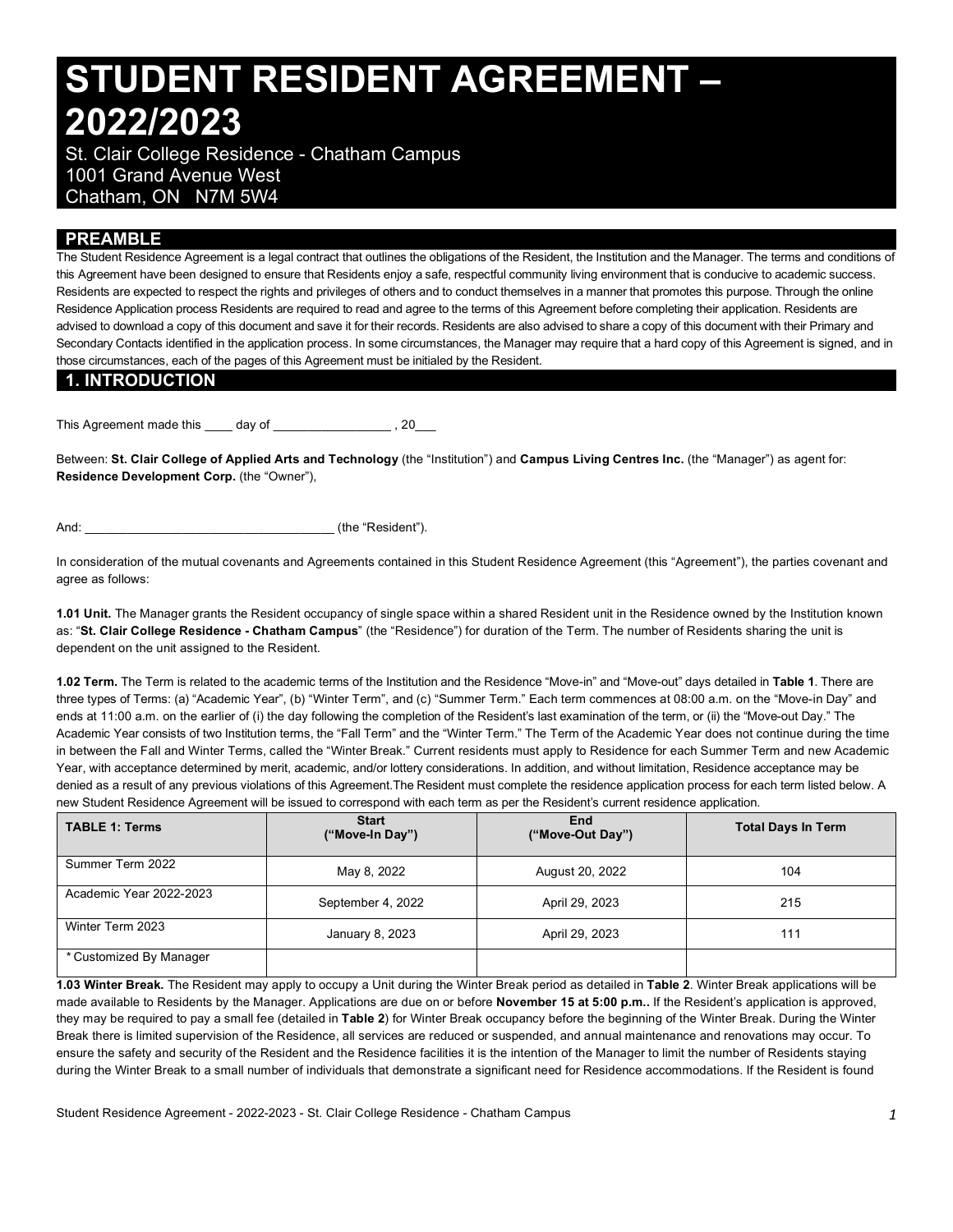occupying a Unit during the Winter Break without having given written notice to the Manager, the Resident shall be subject to \$30.00 for each day during the Winter Break period or \$200.00 for the entire Winter Break, due immediately.

| TABLE 2: Winter Break   | <b>Start</b>      | End             | <b>Winter Break Fee</b> |  |
|-------------------------|-------------------|-----------------|-------------------------|--|
| Academic Year 2022-2023 | December 16, 2022 | January 7, 2023 | N/A                     |  |

 **1.04 Extended Terms**. The Term of this Agreement may be extended by the Manager if the Resident applies in writing for an "Extension" in accordance with the Managers published policies about Term Extensions. Extensions are subject to availability. Priority will be given to Residents travelling from great distances, who demonstrate a special need, or who are enrolled in orientation or academic programs that begin early or continue beyond the Residence Term. Extensions may also be granted for any 'Early Move-In', 'Late Move-Out' or 'Summer Residence' programs offered by the Manager. Residents granted Extensions are subject to the fees detailed in **Table 3**. Any Resident found occupying a Unit outside of the Term without approval from the Manager are subject to additional fees over and above those detailed in **Table 3**.

| <b>TABLE 3: Extended Terms</b> | <b>Start</b><br>("Move-In Day") | End<br>("Move-Out Day") | Fees                                                                    |
|--------------------------------|---------------------------------|-------------------------|-------------------------------------------------------------------------|
| Summer Term 2022               | May 1, 2022                     | August 27, 2022         |                                                                         |
| Academic Term 2023             | August 28, 2022                 | May 6, 2023             | \$32.09/day, some exclusions<br>apply, contact Residence for<br>details |
| Winter Term 2023               | January 1, 2023                 | May 6, 2023             |                                                                         |
| * Customized By Manager        |                                 |                         |                                                                         |

 **1.05 Acknowledgement of Services and Responsibility of the Manager.** The Resident acknowledges that neither the Manager nor the Institution stands in loco parentis with respect to the Resident. The Residence provides living accommodations for independent students who are to be responsible and accountable for their personal needs and their interactions with their fellow residents as opposed to residential care. The Manager is responsible for the maintenance and operation of the residence. The Manager, in consultation with the Institution, may from time to time, in its sole and unfettered discretion, establish and/or amend policies, protocols and guidelines to uphold and ensure compliance with the standards set forth by the Manager, all of which will constitute part of the Residence Community Living Standards or Institution Code of Conduct, as appropriate. The Resident hereby acknowledges and agrees that they are solely responsible for their compliance with / review of such policies, protocols and guidelines (as may be created, amended, revised or restated by the Manager) found at [www.stclairresidence.ca/chatham.](www.stclairresidence.ca/chatham)

 **1.06 Conditions of Occupancy.** The Resident may not occupy a Room, unless (i) the Resident is currently enrolled and maintaining status as a full- time student in good standing at the Institution; (ii) this Agreement is executed by all parties; (iii) all Residence Fees then due and payable are paid in full as stated in **section 2.03**; (iv) the Manager has designated a Room for the Resident and (v) the Resident meets any additional conditions to occupancy established by the Institution, including any vaccination conditions.

 **1.07 Force Majeure.** Notwithstanding anything in this Agreement, if either the Manager or the Institution is bona fide delayed or hindered in or prevented from the performance of any term, covenant or act required under this Agreement (including, without limitation, delivery of occupancy of the Room) by reason of strikes, labour troubles; inability to procure materials or services; power failure; restrictive governmental laws or regulations; riots; insurrection; sabotage; rebellion; disease; epidemic; public health or safety concerns; war; act of God or other reasons whether of a like nature or not, which is not the fault of the Manager or the Institution which is delayed or hindered in or prevented from performing work or doing acts required under the terms of this Agreement, then the performance of that term, covenant or act is excused for the period of the delay and the party delayed will be entitled to perform that term, covenant or act within the appropriate time period of the expiration of the period of the delay. The Resident hereby confirms their understanding that the Manager, in consultation with the Institution, may, in its sole and unfettered discretion, make such amendments to or policies, protocols and guidelines to alter the then in force Residence Community Living Standards or Institution Code of Conduct to address the cause(s) or effect(s) of such delay or delays.

 **1.08 No Assignment.** This Agreement and the rights and privileges granted to the Resident under it are not assignable by the Resident and the Resident may not sublet the Unit. The Resident may not permit the use of the Unit by any other person, other than a person designated by the Manager. The Unit or Residence services/facilities including the mailbox, telephone, internet or data connection may not be used for any business use.

 **1.09 Scope.** The terms of this Agreement apply to all Residents, for the entire duration of their stay, regardless if the dates of residency are outside of those listed in tables 1 or 2.

## **2. RESIDENCE FEES**

 be delivered to the Manager. All amounts payable under this Agreement may be paid by cash, certified cheque, bank draft, money order, debit, or online **2.01 Payment of Fees.** All amounts payable by the Resident under this Agreement are payable to **"Residence Development Corp"** and payment must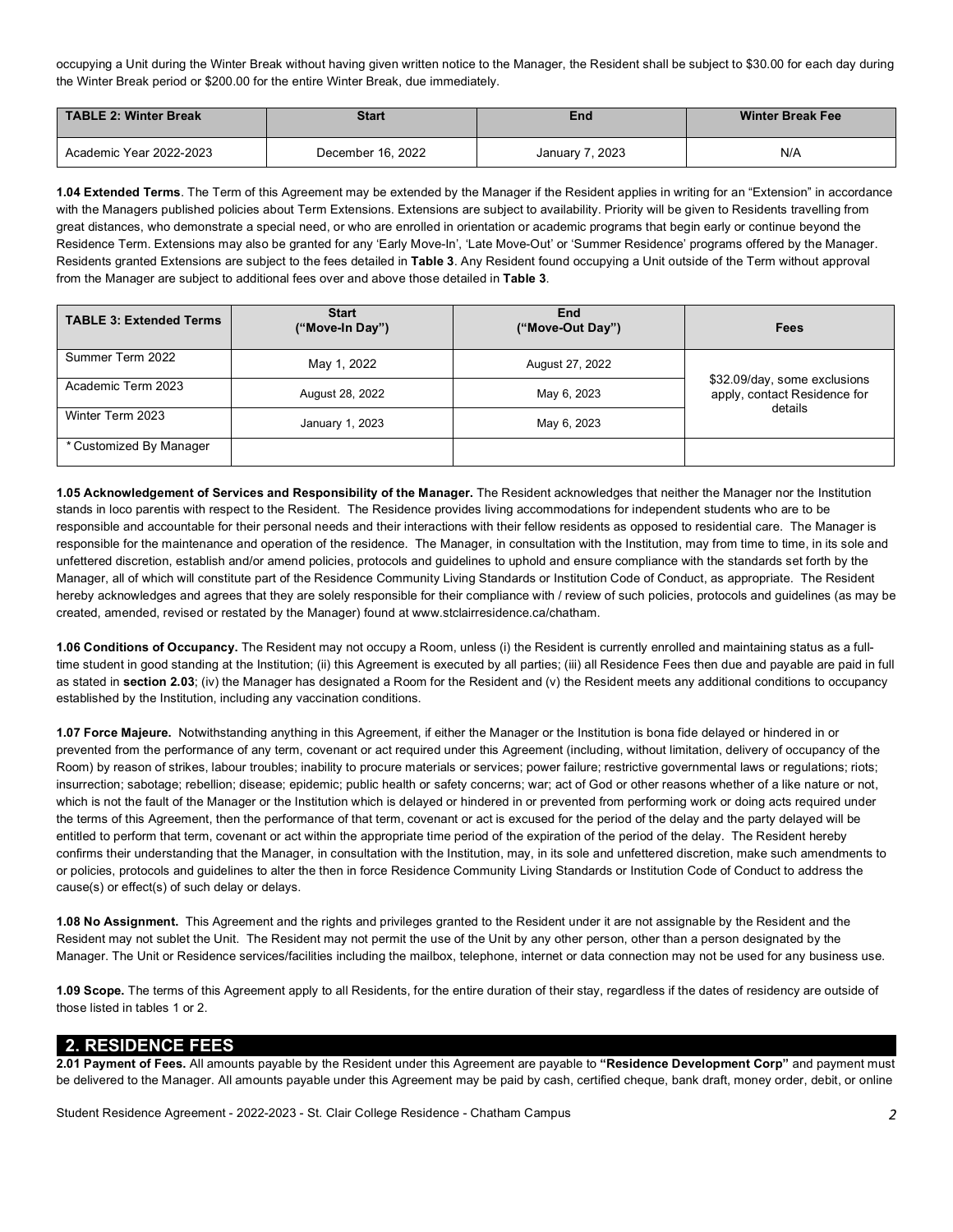as designated by the Manager. Personal cheques will not be accepted. Academic results may be withheld and/or other academic sanctions are possible for failure to maintain an up to date financial account with the Residence.

 **2.02 Deposit.** Prior to the Resident's first payment of Residence Fees, the Resident must pay a deposit (the "Deposit") to be held by the Manager and applied to the cost of repairing damage to the Unit, any additional cleaning charges, and to any unpaid amounts owing by the Resident under this Agreement. The amount of the deposit is detailed in **Table 4**. Upon the termination of this Agreement, provided that there are no damage claims or unpaid amounts then owing, the Deposit will be refunded to the Resident as described in **section 8** of this Agreement.

 **2.03 Residence Fees.** The Resident must pay the "Residence Fees" in accordance with the Rates and Payment Schedules detailed in Table 4 for the right to occupy a Room during the Term. Tables 2, 3 and 4 also detail additional Fees that the Resident is subject to, including the cost of Extended Terms. If a hard copy of this Agreement is required by the Manager, the Resident is required to select one of the payment schedule options, by initialing their desired option.

|     | <b>TABLE 4: Fees &amp; Payments</b>                                                                                                                                                                                                                           |  |  |  |  |  |  |
|-----|---------------------------------------------------------------------------------------------------------------------------------------------------------------------------------------------------------------------------------------------------------------|--|--|--|--|--|--|
|     | The Deposit for the Academic Year 2022-2023 is \$500.00.<br>1.<br>2.<br>Academic Year 2022-2023 Payment Schedule Option (b) includes a non-refundable \$100.00 administration fee and Option (c) includes a<br>non-refundable \$150.00 administration fee.    |  |  |  |  |  |  |
|     | Summer Term 2022 Payment Schedule                                                                                                                                                                                                                             |  |  |  |  |  |  |
| (a) | \$2,300.00 payable on or before April 15, 2022, at 5:00 p.m. or                                                                                                                                                                                               |  |  |  |  |  |  |
| (b) | \$2,300.00 payable as to \$575.00 on or before April 15, 2022 at 5:00 p.m. and as to \$575.00 on or before May 15, 2022 at 5:00 p.m. and as to<br>\$575.00 on or before June 15, 2022 at 5:00 p.m. and as to \$575.00 on or before July 15, 2022 at 5:00 p.m. |  |  |  |  |  |  |
|     |                                                                                                                                                                                                                                                               |  |  |  |  |  |  |
|     | Academic Year 2022 2023 Payment Schedule                                                                                                                                                                                                                      |  |  |  |  |  |  |
| (a) | \$6,900.00 payable on or before June 15, 2022, at 5:00 p.m. or                                                                                                                                                                                                |  |  |  |  |  |  |
| (b) | \$7,000.00 payable as to \$3,500.00 on or before June 15, 2022 at 5:00 p.m. and as to \$3,500.00 on or before November 15, 2022 at 5:00 p.m.<br>or                                                                                                            |  |  |  |  |  |  |
| (c) | \$7,050.00 payable as to \$2,000.00 on or before June 15, 2022 at 5:00 p.m. and as to \$3,350.00 on or before October 15, 2022 at 5:00 p.m.<br>and as to \$2,000.00 on or before January 15, 2023 at 5:00 p.m.                                                |  |  |  |  |  |  |
|     |                                                                                                                                                                                                                                                               |  |  |  |  |  |  |
|     | Winter Term 2023 Payment Schedule                                                                                                                                                                                                                             |  |  |  |  |  |  |
| (a) | \$3,450.00 due December 1, 2022 at 5:00 p.m. or if accepted after December 1, 2022 payment is due immediately.                                                                                                                                                |  |  |  |  |  |  |
|     |                                                                                                                                                                                                                                                               |  |  |  |  |  |  |
|     | Customized By Manager 2022 2023 Payment Schedule                                                                                                                                                                                                              |  |  |  |  |  |  |
| (a) |                                                                                                                                                                                                                                                               |  |  |  |  |  |  |
| (b) | \$ ______________, payable as to \$________________ on or before _________________, 20___ at 5:00 p.m. and as to \$______________ on or before                                                                                                                |  |  |  |  |  |  |
| (c) | \$ ______________, payable as to \$________________ on or before _________________, 20____ at 5:00 p.m. and as to \$_______________ on or before                                                                                                              |  |  |  |  |  |  |

 **2.04 Non-Student Rates.** The Residence Fees payable under this Agreement are a special student rate for full-time students of the Institution. If the Resident ceases to be a full-time student of the Institution, and wishes to continue to occupy a Unit: (i) the Resident must deliver a written request to the Manager no later than two (2) business days after ceasing to be a full-time student of the Institution, which the Manager may accept or reject in its sole and unfettered discretion, and (ii) if the request is accepted by the Manager, the Resident must pay within two (2) business days of receiving notice of that acceptance (a) any unpaid Residence Fees (whether or not otherwise due) and (b) a supplementary fee equal to the difference between (1) the product of the number of days remaining in the Term as of two (2) business days after the date on which the Resident ceases to be a full-time student of the Institution and the daily conference rate then charged by the Manager for rooms in the Residence, minus (2) the Residence Fees.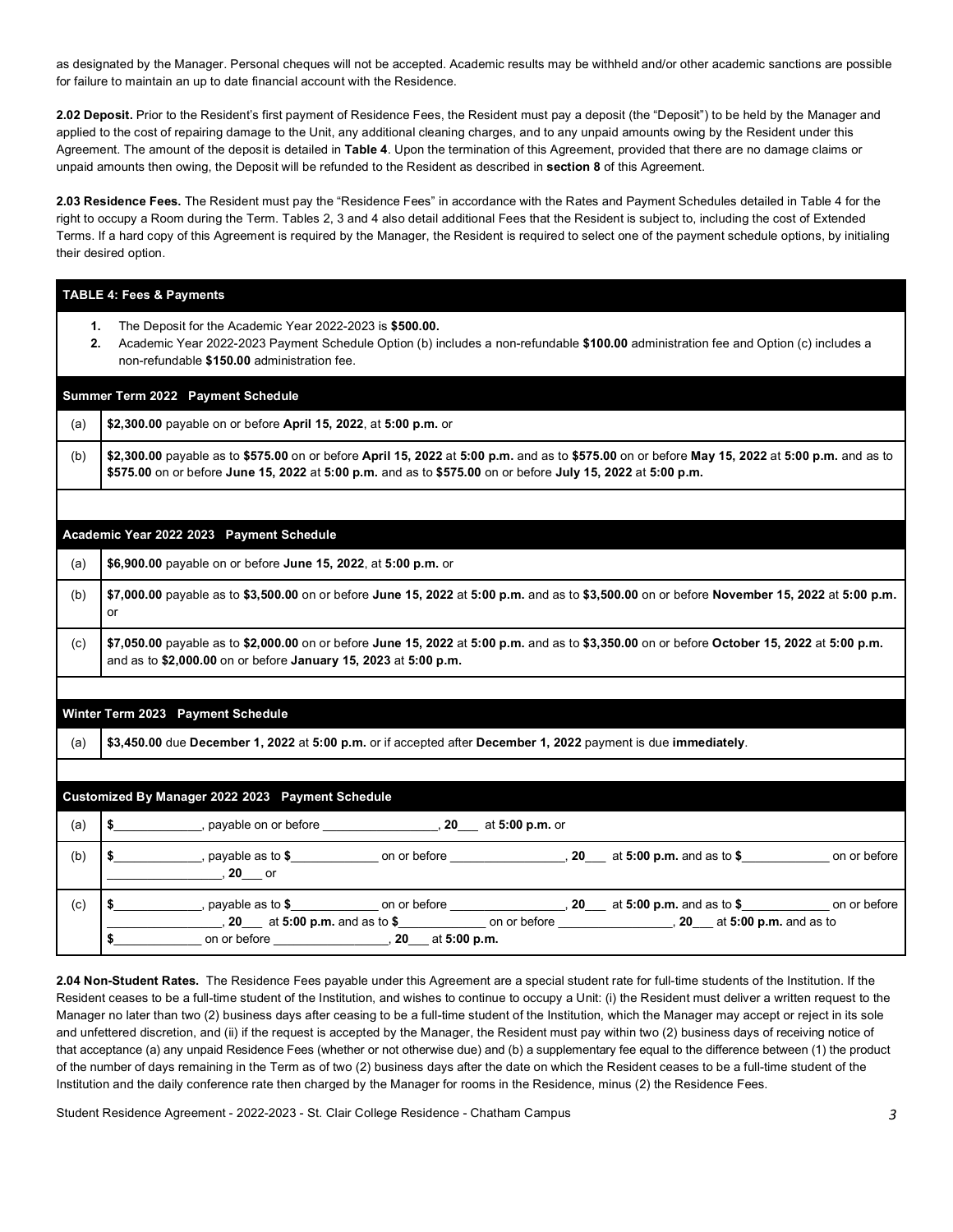**2.05 Interest.** Any amount payable by the Resident under this Agreement which is not paid may be sent to a third-party collection agency. In lieu of interest charges, the Manager may chose to implement a late payment fee. A \$50.00 fee will be applied to your account for any late deadlines.

 **2.06 No Waiver of Fees.** Nothing in this Agreement, nor any entry or repossession of the Unit by the Manager releases the Resident from any liability for the payment in full of all amounts payable under this Agreement for the Term.

 **2.07 Additional Fees.** The Resident agrees that any charges to the Resident's account or deductions from the Resident's security deposit at any time due to and for any purpose, including, without limitation: damages to the residence; items being removed from the Residence; items being moved; and items missing from the Residence, can only be disputed within ninety (90) days from the date the Resident vacated residence. After ninety days, the Resident forgoes all rights to appeal or dispute the charges or deductions.

#### **3. RESIDENCE PROCEDURES**

 **3.01 Move-In Procedure.** The Resident must follow all move-in times, dates and procedures outlined by the Manager. The Resident will be notified of the date and time that the Resident may move into the Unit. If the Resident wishes to move-in prior to the scheduled move-in day, the Resident may do so at the Manager's then posted nightly rate and subject to availability (detailed in **Table 1 & 3**). Care is to be exercised in moving-in heavy objects to avoid damage to floor coverings, walls, doors and frames and any other part of the Residence. The Resident shall be responsible to pay forthwith to the Manager the cost of any damage to the Unit or the Residence arising from the move-in.

 **3.02 Move-Out Procedure.** Prior to either (i) the expiry of the Term, or (ii) the date on which the Resident is to vacate the Residence (detailed in **Table 1** & **3**), the Manager, or designate, can be requested in advance by the Resident to complete a visual inspection of the Suite to view the state of cleanliness and repair. If no request to inspect the suite is made by the Resident, the inspection will take place once the Resident has vacated the suite. In the event the Resident chooses to have the inspection completed prior to vacating the suite, the Manager, or designate, will inspect the suite and inform the Resident of potential damage and/or cleaning charges and outline what steps the student may take to mitigate charges. On vacating, all garbage and belongings of the Resident must be removed, and the suite must be cleaned to the point of restoring the suite to its original condition. Once the Resident has vacated, the Manager, or designate, will complete a documented visual inspection of the Suite. In the event deficiencies are found, the cost of cleaning the suite and restoring it to its original state may be deducted from the Resident's original Deposit. There is a minimum cleaning charge of \$25.00 and damage charges will be billed accordingly at the cost of restoring the suite to its original condition. Any items left behind by the Resident will be immediately discarded; the Residence shall not be liable to the Resident for any loss of property as a result. As with the "move-in procedures", care must be exercised to avoid damage to doors, frames, walls, floor coverings and any other part of the Residence. The Resident is financially responsible to pay forthwith for any damage caused on moving out of the Residence.

 **3.03 Unitmates.** The Resident may be notified prior to move-in the name and contact information of their roommate (and vice-versa). This disclosure is to enable the roommates to get acquainted and to arrange bringing common supplies to the Residence. Unitmate changes may be requested for cause at any time. The Manager's first priority is to try to mediate any dispute between roommates. If a roommate change is required roommates may be moved to different Units (subject to availability within the Residence and to the Manager discretion), unless another Agreement can be reached amongst all parties involved.

 **3.04 Unit Reassignment.** The Manager may in its sole and unfettered discretion, relocate the Resident to another Room upon 48 hours advance written notice. The Resident agrees to comply with the terms of any relocation notice and to remove and relocate the Resident's property to the Room designated in the relocation notice. Residents are required to comply with any de-densifying efforts required on campus due to Covid-19 or other public health or safety emergency, including, but not limited to, the relocation of all or some residential students to alternative housing. Relocation does not constitute a termination of a residential student's housing contract. In the event that the Manager must relocate students as part of a de-densifying strategy due to public health, safety or other concerns for an extended period of time and alternative housing is not available, the Manager may, in its sole and unfettered discretion, pay impacted students fair and reasonable reimbursement (as determined by the Manager) as appropriate and based on information available at that time and in full and final satisfaction of the Manager's and the Institution's obligations hereunder.

 **3.05 Deliveries and Solicitation.** The Manager may control access to the Residence for deliveries. The Manager may allow reasonable access to political candidates or their representatives for the purpose of canvassing for support and delivering pamphlets.

 **3.06 Lost Keys, Lock Outs.** The Resident will be responsible for the cost of replacing lost keys (e.g., room key, mailbox key, etc.) at a cost determined by the Manager, to a maximum of \$20.00 per key. If the Resident is locked out of the Resident's Room, the Resident will pay a fee for letting the Resident into the Room, to a maximum of \$5.00, and will be provided with a temporary key to be returned immediately after use. Failure to return a temporary card in the time allotted will result in a replacement fee to a maximum of \$20.00.

# **4. RESIDENCE FACILITIES, MAINTENANCE AND SERVICES**

 Inspection Report", listing all damage to and deficiencies in the Unit and its furnishings, fixtures and equipment. At all times during the Term, the Resident must maintain the Unit and its furnishings, fixtures and equipment to the same standard and condition as exists at the time possession of the Unit is given to the Resident (or if the Manager repairs any damage or deficiency noted in the Unit Inspection Report, to the same standard and condition as exists after repairing that damage or deficiency), subject to typical wear and tear. The Resident and any other person sharing a Unit with the Resident **4.01 Responsibility for Damages.** Within 24 hours of taking possession of the Resident's assigned Unit, the Resident must complete a "Unit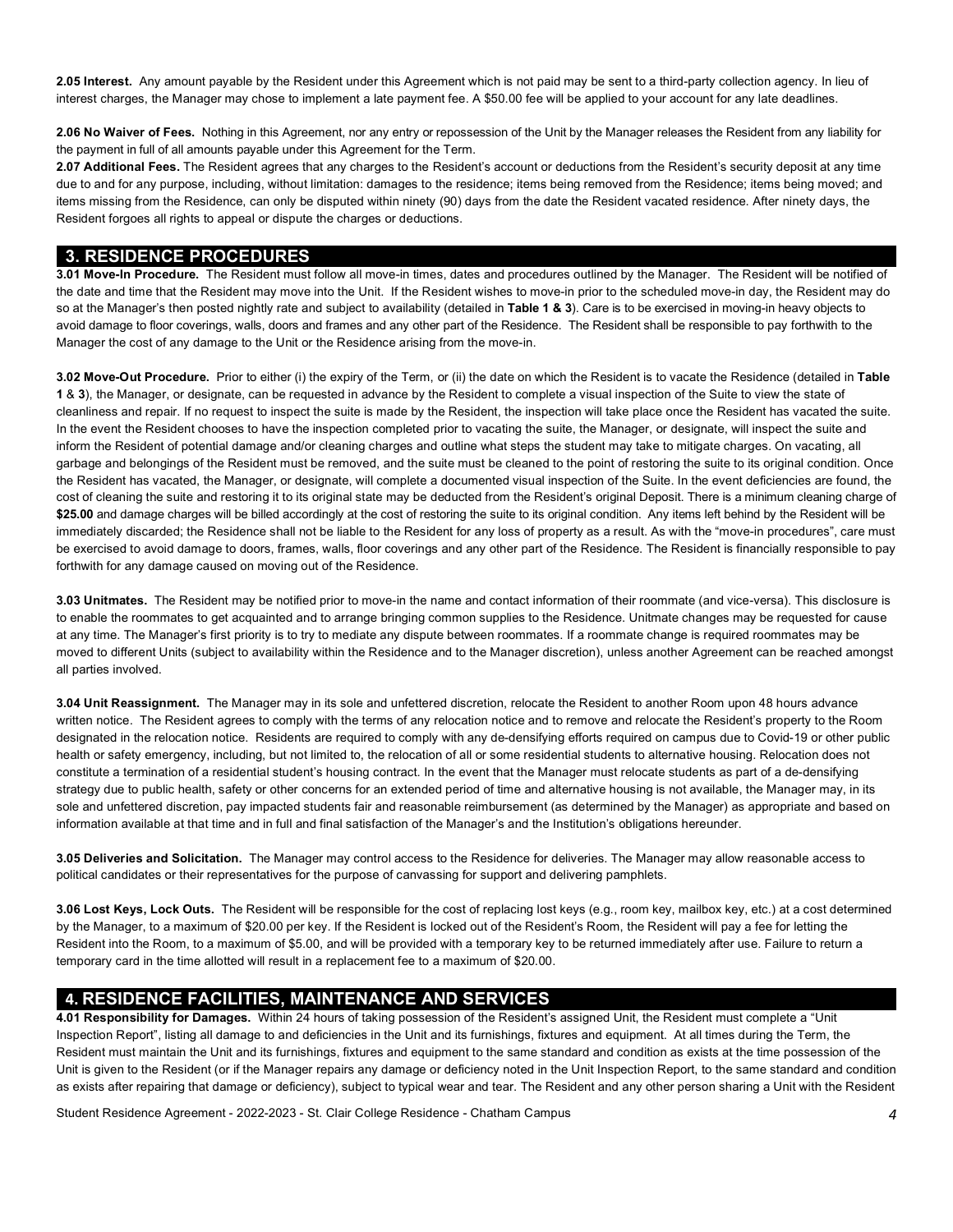are jointly and individually liable for any damage to or deficiency in the Unit and its furnishings, fixtures and equipment, other than damage and deficiencies noted in the Unit Inspection Report which are not repaired by the Manager. The Resident must give the Manager prompt written notice of any accidents, damage or malfunctions of any kind to the Unit or its furnishing, fixtures and equipment. The Resident shall keep a copy of each such notice.

 **4.02 Liability of Resident.** The Resident is liable for any damage to the building structure, fittings, fixtures, finishes, furniture and equipment comprising the Resident's Unit, except only if such damage is caused by the proven negligence of the Institution or the Manager. The Resident is liable for any damage to the building structure, fittings, finishes, furniture and equipment beyond the confines of the Resident's Unit should the damage arise from the negligence or willful act of the Resident. The Manager and the Institution do not assume any responsibility for personal property that is lost, stolen or damaged from any cause. The Resident is strongly encouraged to obtain insurance to cover the above liabilities. Residence does not purchase such protection for personal property. The Resident must also take positive steps to ensure their safety by locking Unit doors, and ensuring that only authorized persons enter their Unit, suite and/or the building.

 **4.03 Damages to Common Areas.** Residents are responsible for taking all actions associated with good citizenship, including reporting information about damages and vandalism, and those allegedly responsible for causing the damage. The Resident may be held financially responsible for damage to any part of the Residence (interior/exterior common areas) if the resident, or guest of the Resident is found to be directly or indirectly involved in said damage. Common areas include and are not limited to; the corridors, lounges, laundry rooms, stairwells, the exterior of Unit doors, parking lots and any other public areas of the Residence. All charges for damages to common areas in residence that cannot be traced to those directly responsible will be split equally among the occupants of the building, wing, floor, or section of the residence deemed fair and appropriate by the Manager.

 **4.04 Unit Entry.** The Manager subscribes to the principle that Residents are entitled to enjoy a reasonable right to privacy in residence Units. However, the Resident acknowledges that the Manager is entitled, without notice and without the Resident being present, to have authorized staff, the Institution's security services, emergency services, or the police enter the Unit at reasonable times under the following conditions: (a) to provide repair and maintenance services as detailed in **section 4.05** of this Agreement; (b) to inspect the Unit as detailed in **section 4.06** of this Agreement; (c) to ensure the safety and security of the Resident and/or when there is reasonable cause to believe an emergency situation has arisen; (d) during the Winter Break to provide routine maintenance; (e) when there is reasonable cause to believe that terms of this Agreement and/or the Residence Community Living Standards detailed in **section 7.01** and/or the law is being violated. Authorized staff are supplied with a uniform and identification that is visible at all times.

 **4.05 Maintenance by the Manager.** Throughout the Term the Manager will inspect, maintain, repair and replace elements of the Residence in order to keep the Residence in a good condition and state of repair, complying with health, safety and fire standards required by law. This includes, but is not limited to, inspecting and testing fire safety equipment, major appliances, electrical, bathroom fixtures and plumbing.

 **4.06 Cleanliness and Inspections.** No housekeeping services will be provided to the Unit. The Resident shall, at all times during the Term, keep all parts of the Unit clean, including and not limited to; floor coverings, doors, walls, ceilings, kitchen appliances, counters, cupboards, faucets, sinks, furniture, glass, window frames, and other furnishings. Vacuums, brooms, and mops may be signed out at the front desk, subject to availability. The Unit will be inspected on a regularly scheduled basis as posted by the Manager. Should the Unit be found in an unhygienic state, the Resident (s) will be given 24 hours to return it to a proper state, or it will be cleaned at the discretion of the Manager and all associated cleaning/administrative costs will be charged to the Resident.

 **4.07 Limitation on Liability of Manager.** Unless arising as a result of their gross negligence, the Manager and the Institution shall not be liable to the Resident for any loss or damage, however caused to the Resident, the property of the Resident or to the property of the Resident's guest(s) while in the Residence or on the lands on which the Residence is situated. Without limiting the generality of the foregoing, such property includes and is not limited to, personal property of the Resident (including their vehicle(s) and their contents) and damage includes and is not limited to; damage caused by the failure of the plumbing or heating system or any other building system, defects in the structure of the Building, water or snow penetration, exterior weather conditions, damage arising from any cause beyond the control of the Manager or Institution, and any damage or injury arising from the activities of employees, contractors or agents of the Manager and the Institution. The Resident agrees that by executing the Agreement and residing in the Residence, they are acknowledging that they understand and freely assume the risks associated with communal living, including but not limited to risks of potential exposure to physical, mental or emotional harm or injury, communicable diseases and other contagious viruses. Accordingly, the Resident on their own behalf and on behalf of their successors, beneficiaries and next of kin hereby waives their right to demand or make any claim against (and indemnifies, releases and covenants and agrees to hold harmless each of) the Manager, the Institution, their agents, contractors, officers, directors, governors, management, successors, assigns, students and employees from or in relation to any and all damages, physical or other harm, death, liability, claims, expenses or loss due to any cause whatsoever, including negligence, breach of contract, or breach of any statutory or other duty of care (collectively, "Claims") arising under or related to this Student Residence Agreement and the provision of services or accommodation, including but not limited to exposure to communicable diseases and contagious viruses. The Resident further agrees to take all reasonable precautions and follow recommendations by public health authorities to mitigate the spread of communicable diseases while living in the Residence community. Failure to follow the Student Residence Agreement and measures related to said communicable diseases (including but not limited to Covid-19), or failure to follow directions from staff regarding communicable disease related rules or measures may result in standards action up to and including eviction from residence.

 Student Residence Agreement - 2022-2023 - St. Clair College Residence - Chatham Campus *5*  **4.08 Heating of Unit.** Throughout the Term the Manager will provide a heating system sufficient to provide a comfortable temperature in the Unit and will operate, maintain and repair that heating system. During any period in which the heating system is not functioning to the standards set out above, the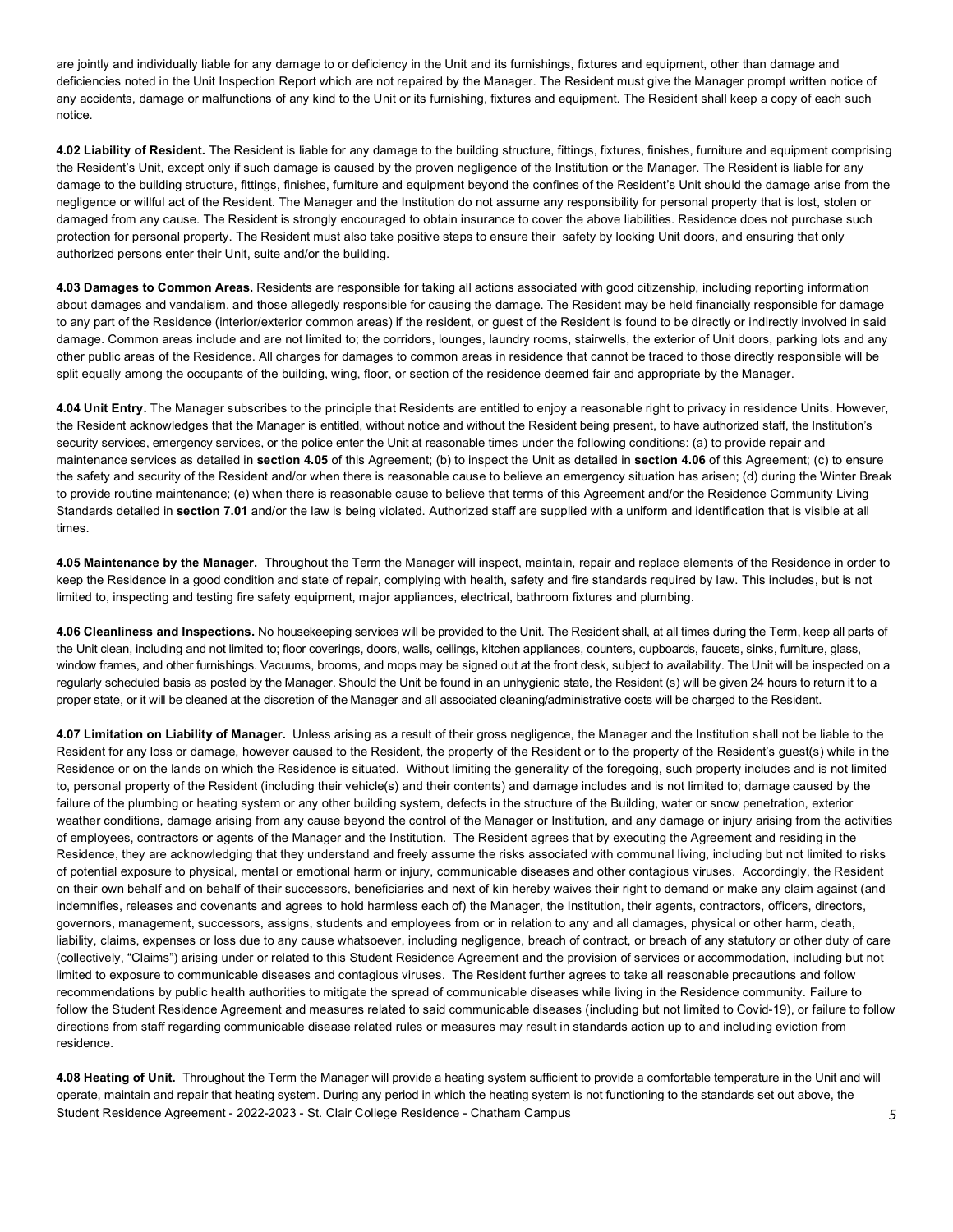Manager will use commercially reasonable efforts, after receiving notice of the deficiency, to have the system repaired and functioning as soon as may be possible in the circumstances. In no event however, is the Manager liable to the Resident for any consequential illness or discomfort and the Manager shall not be deemed to be in default of its obligations under this Agreement, so long as it is using commercially reasonable efforts to have the system repaired.

 **4.09 Prohibited Items.** No other refrigeration items are to be brought into the Unit. In order for appliances to be used in the Residence, they must bear a visible serial number and a CSA or UL identification tag. Irons, toaster ovens, coffee makers, electric kettles protected by automatic "shut off" may be used. Appliances found in rooms that do not bear a CSA or UL identification tag will be removed by the Manager at the Resident's expense, without liability to the Manager for spoilage or damage to the appliance removed. The following are prohibited: open coil hot plates, deep fryers, indoor barbecues, fondues and the like; pets; candles, incense, lava lamps, halogen lamps, large musical instruments or noise producing devices such as subwoofers and PA systems, illegal substances, alcohol and illegal drug paraphernalia, single serving glass alcohol containers (i.e. beer bottles, coolers, etc.), novelty glass liquor bottles, and large common source containers (i.e. kegs, 60oz containers); weapons, replica weapons, or any device that is designed for (or could be used for) the purpose to intimidate, threaten, harm, or kill.

 **4.10 Cable Television & Internet Services.** Long Distance calling may be done only through the use of a prepaid phone card or by charges made to a third party number if using a provided, in room telephone. Neither the Institution nor the Manager guarantees the availability of telephone service or cable in the Residence, the Resident must submit full details to and request and obtain the prior written approval of the Manager and Institution. With respect to Internet Services, the Institution may at its discretion only allow either the standard provided service or the approved alternate service and not both at the same time (Residents will need to complete the Institution's standard forms issued by their IT department). Cutting of wiring, boring of holes, the use of wireless routers, routers, or switches are not permitted. Any unauthorized services or equipment may be removed by the Manager, at the Resident's expense, without notice or liability. All Residents are subject to the Institution's and/or Service Provider's current Internet, cable television and telephone television services. If the Resident wants additional cable television, telephone or internet service above and beyond any that may be provided as "standard" enrolment and usage policies.

 **4.11 No Moving of Supplied Furnishings.** All furnishings and equipment supplied with the Unit shall remain in the Unit for the duration of the Term. All furnishings, if rearranged, must be returned to their original position found at the commencement of the Term. No common area furniture is to be moved into the Unit.

 **4.12 No Removal or Substitution.** The Resident may not remove, alter or change any property in the Unit which is provided on occupancy or at any other time during the Term, including and not limited to; furnishings, fixtures, equipment, television sets, appliances, window screens, floor coverings, and any mattress covering. The Resident shall use all such items only for their intended purpose.

 **4.13 No Renovation or Installation.** The alteration or renovation of the Residence facilities, furniture, fixtures, or equipment supplied in the Unit is not permitted. The lock(s) provided by the Institution are the only locks to be used to secure the door to the Unit. No other locks may be installed by the Resident and the Resident may not change the keying of the lock(s) which are provided. Unauthorized changes to temperature settings or duct or diffuser settings in the Unit, and any attempt to make changes to the heating system in the Unit are prohibited. The Resident may not install any electrical equipment which will overload the capacity of a circuit. Altering or otherwise tampering with electrical systems is prohibited. The Resident may not install furnishings or equipment of any kind (including and not limited to; shelving, light fixtures, audio or visual equipment, satellite dishes and radio or television antenna(e)), without the prior written consent of the Manager. If any such furnishing or equipment is installed without the Manager's consent, the Resident will immediately remove it after notice from the Manager, failing which the Manager may remove the furnishing or equipment at the expense of the Resident without further notice and without liability to the Resident for any damage to the furnishing or equipment so removed. The Resident is responsible to pay the costs of repairing all damage to the Unit or Residence caused by the installation and removal of any furnishing or equipment installed by the Resident, whether installed with or without the Manager's consent. The Resident also is liable for any damage to property of others and for any injury to or death of any person caused by the installation, existence or removal of any furnishing or equipment installed by the Resident, whether installed with or without the Manager's consent.

 **4.14 Decorations.** The only acceptable form of affixing items to walls is the use of double-sided tape or magic mounts and must be removed by the Resident prior to move out or be subject to removal charges. Spikes, hooks, screws, tacks or nails or any permanent adhesion type tape shall not be put into or on the walls or woodwork, ceilings, furnishings, doors or windows of any part of the Residence. Residents may not decorate the outside of their room door unless for special occasions approved by the Manager. Strings of indoor lights should not be in direct contact with any flammable materials and should not be left on while the room is unattended.

 **4.15 Parking.** Residents must abide by the published parking rules and regulations of the Institution. All vehicles and bicycles and their contents, if any, are brought onto the Residence property at the sole risk of the Resident.

# **5. ROLE OF THE PRIMARY AND SECONDARY CONTACTS**

 **5.01 Primary and Secondary Contact(s).** The Resident, in executing this Agreement, is required to identify a "Primary Contact" and a "Secondary Contact". It is strongly recommended that these contacts are parents or legal guardians of the Resident. The Primary Contact serves as the individual that is contacted by the Manager if concerns or problems arise with the Resident, as detailed in **section 5.02** below. If the Primary Contact is not available, the Secondary Contact will be contacted.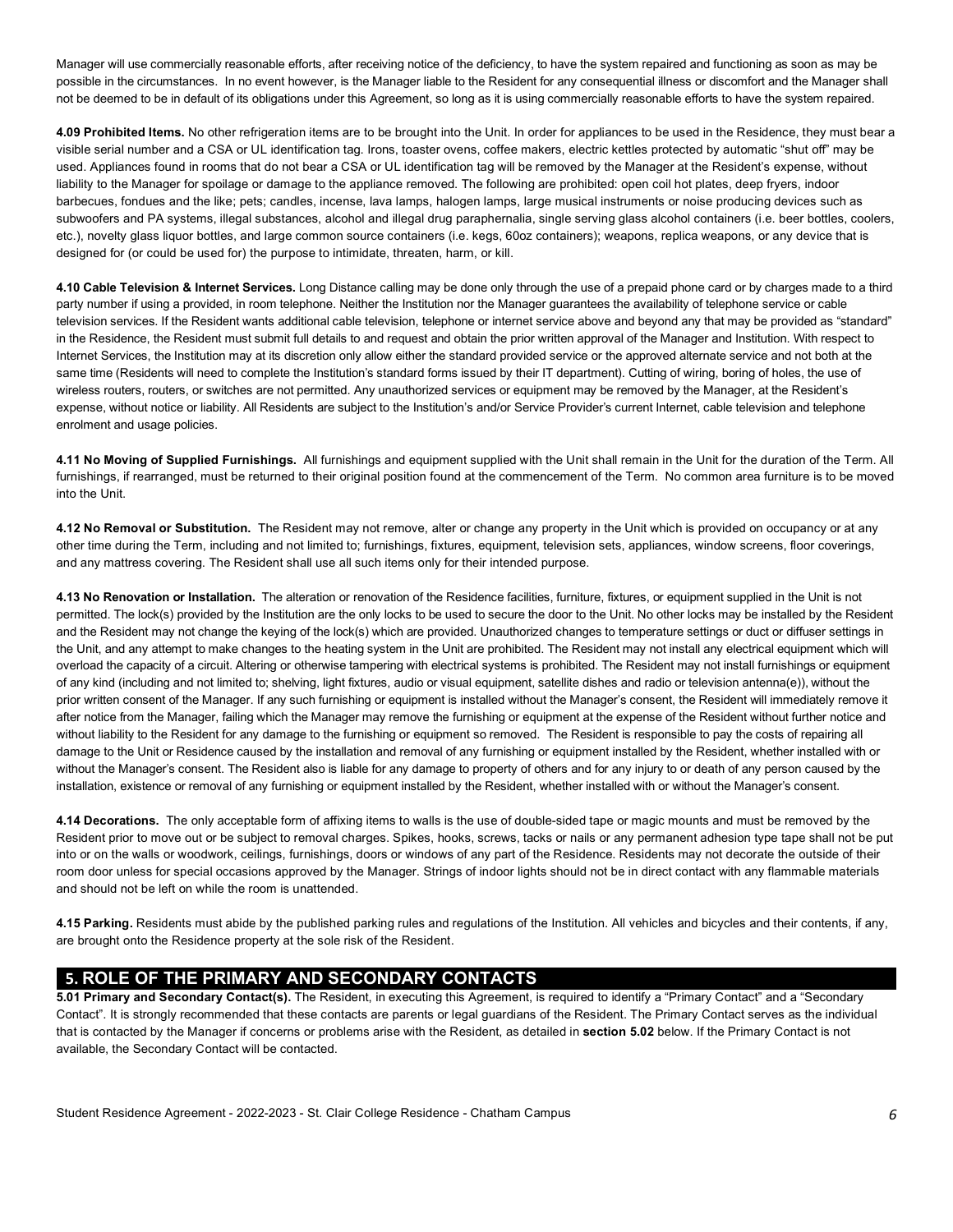**5.02 Consent to Contact Primary and Secondary Contact(s).** In most circumstances, Residents will be treated without reference to their parents, guardians or primary/secondary contacts (i.e. student conduct situations). However, the Manager or the Institution may contact the Primary or Secondary Contact at any time and for any purpose, including, without limitation, to advise the them of (i) any accident or injury to the Resident, (ii) overdue financial payments, (iii) termination of this Agreement, and/or (iv) any situation where the Resident may cause harm to themselves or to another, or (v) if the Resident is placed on Residence Probation or issued any behavioural contract or Eviction by the Manager. The Manager or the Institution may disclose the Resident's personal information in such communications, and the Resident hereby consents to this disclosure.

## **6. FREEDOM OF INFORMATION**

 **6.01 Freedom of Information.** "I consent to the Manager and the Institution collecting and disclosing to each other personal information about me concerning any misconduct or alleged misconduct by me, or any misconduct of others reported or witnessed by me, for the purpose of the Manager and the Institution using that personal information to administer their respective rules of conduct and disciplinary proceedings. Such information includes, and is not limited to, my grades in school, my academic status, any alleged misconduct by me, my response to such an allegation, the substance and status of any disciplinary proceedings and the penalty, if any, imposed. Personal information includes, and is not limited to the Institution confirming to the Manager, my status as a full time student, academic status, federal loan status, and provincial loan status for the purpose of room allocation. Personal information also includes, but is not limited to access my official college identification number and photograph in order to verify my identity for the facilitation of services and for investigations that are being conducted by the Manager or the Institution." For the purposes of this consent, the Manager and the Institution include their officers, employees and security contractors who have a reasonable interest in receiving the personal information.

 **6.02 Activity Waiver.** On an on-going basis, the Institution and/or the Manager arranges a number of social, sporting and other activities for residents of the Residence, both in the Residence building and at other on-campus and off-campus locations (individually, an "Activity" and collectively, the "Activities"). Activities may have inherent risks associated with participation in them. Participation in all Activities is completely voluntary and the Resident may elect not to participate in any Activity. The Resident specifically acknowledges that in the event that the Resident elects to participate in any Activity, (i) the Resident is warned that participation in the Activity may involve certain inherent risks, including, without limitation, risks of physical injury, (ii) the Resident has voluntarily elected to participate in the Activity notwithstanding those risks. The Resident acknowledges and assumes all risks of personal injury and all other hazards (i) arising from or related in any way to participation in an Activity, (ii) arising or resulting from any cause whatsoever (including risks inherent in the Activity and negligence), and (iii) whether occurring prior to, during or after the Activity and the Resident agrees that the Institution and the Manager and each of their respective officers, directors, shareholders, employees and agents (as applicable) are expressly released and forever discharged by the Resident from all claims of any nature or kind whatsoever (i) arising from or relating to the Resident's participation in an Activity, (ii) arising or resulting from any cause whatsoever (including risks inherent in the Activity and negligence), and (iii) whether occurring prior to, during or after the Activity.

 **6.03 Photograph Waiver.** The Resident grants permission to the Institution and/or the Manager to use photographs or videotapes taken of the Resident in or about the Residence for use (i) in advertising, direct mail, brochures, newsletters and magazines relating to the Institution, the Manager or the Residence, (iii) in electronic versions of the same publications or on web sites or other electronic form or media relating to the Institution, the Manager or the Residence, and (iii) on display boards within the Residence or the Institution, all without notification. The Resident waives any right to inspect or approve any finished photograph or videotape or any electronic matter that may be used in conjunction with a photograph or videotape now or in the future and waives any right to royalties or other compensation arising from or related to the use of any such photograph, videotape or electronic matter.

 **6.04 Envoy Waiver.** The Resident grants permission to the Institution and/or the Manager to use any contact information associated to the Resident for use in applications used by the Institution and/or the Manager; such as Envoy.

## **7. RULES AND REGULATIONS**

 **7.01 Residence Community Living Standards.** The Residence Community Living Standards ("RCLS") forms a part of this Agreement. It details the rights, responsibilities, and privileges of Residents as well as the residence conduct process. Each Resident is responsible for reading, understanding, and adhering to the terms outlined within the RCLS. The Manager and the Institution may amend the terms of the RCLS from time to time and may post the amendments in the Residence. Failure to abide by the RCLS may result in eviction from Residence and termination of this Agreement as per the violations and sanctions outlined in the RCLS, and as stated in **section 8.01(d)**. The RCLS can be found online at: **<www.stclairresidence.ca/chatham>** 

 **7.02 Institution Standards.** Residents are also responsible for reading, understanding and adhering to the academic and non-academic policies and procedures that have been established by the Institution, including the Code of Conduct and its penalties.

## **8. WITHDRAWAL AND CANCELLATION**

 (5) days of the first day of the Term; (b) the Resident abandons their Unit as detailed in **section 8.03** of this Agreement; (c) the Resident decides not to accept the Unit they were assigned, or any alternate rooms offered to them during the course of this Agreement; or (d) the Resident violates any of the terms of this Agreement, including violations of the Residence Community Living Standards or Institution Standards. Written Notice of Withdrawal of Residency will be delivered to the Resident, and if necessary, the Manager may notify the Primary or Secondary Contact by phone or e-mail of the withdrawal of the Resident's residency. If the Resident is unavailable to receive service of the notice in person, then delivery of the notice to the **8.01 Withdrawal by the Manager.** This Agreement may be terminated by the Manager if: (a) the Resident fails to check into their assigned Unit within five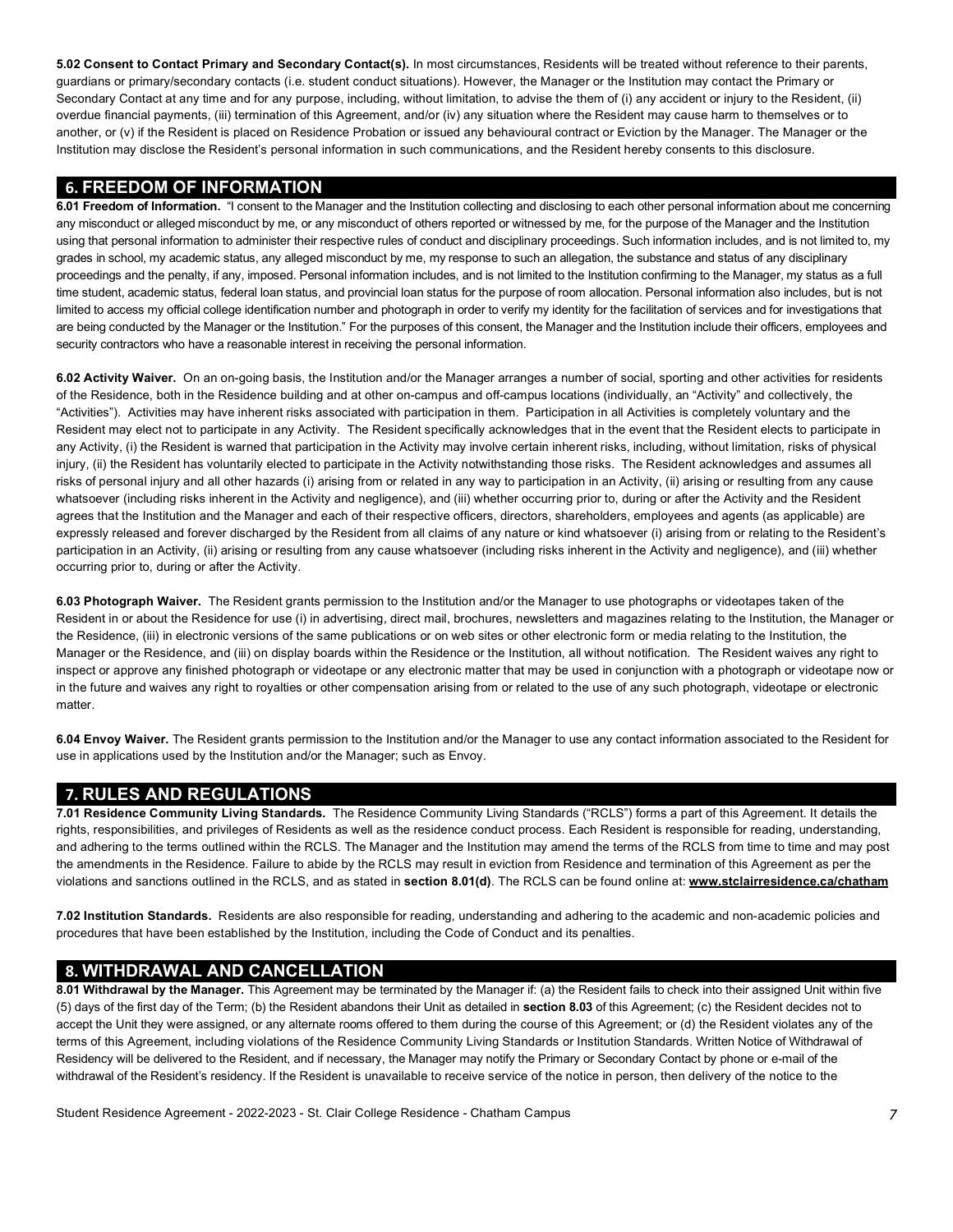Resident's Unit shall be deemed proper service and delivery. The Resident will be allowed 24 hours from the date and time of delivery of the Notice of Withdrawal of Residency to fully vacate and remove all personal belongings from the Residence.

 **8.02 Cancellation or Withdrawal by the Resident.** Cancellations occur prior to the Resident occupying the Unit. If the Resident wishes to cancel this Agreement or their residence application, the Resident must cancel their application in their My Housing Portal account prior to occupying the Unit. Withdrawals occur after the Resident has occupied the Unit. If the Resident wishes to withdraw from Residence, the Resident must complete a Residence Withdrawal Form and return it to the Front Desk within 5 business days of the anticipated departure date. Please note that the Residence operates independently from the Institution and if the Resident cancels their application or enrolment at the Institution, they will also need to cancel their Residence application. Refunds will be issued by the Manager as detailed in **section 8.06.** 

Agreement, the Unit will be deemed abandoned by the Resident. In that event, the Manager may (i) repossess the Unit without liability to the Manager, and (ii) enter into an Agreement for the occupancy of the Unit with a third party. **8.03 Abandonment.** If the Resident vacates the Unit for a period greater than 15 days prior to the expiry of the Term without the Manager's prior

 **8.04 Withdrawal Procedures.** Upon the withdrawal of the privileges of this Agreement, the Resident shall vacate the Unit within the time frame given, and deliver to the Manager vacant possession of the Unit together with all of the furnishings, fixtures, appliances and telephone of the Residence, and the furnishings and fixtures shall be in good condition, with reasonable wear and tear excepted. The Resident will follow the Move-out Procedures explained in **section 3.02** of this Agreement and all additional directions communicated by the Manager.

 **8.05 Failure to Vacate.** If the Resident does not vacate the Residence on the expiry or early withdrawal of this Agreement, (i) the Resident is liable for any financial loss sustained or incurred by the Institution or the Manager, and (ii) the Manager may remove the property of the Resident from the Unit (whether or not the Resident is present at the time), and place the property in temporary storage in a location in the Residence of the Manager's choice, at the Resident's expense, without notice to the Resident and without liability to the Manager for any damage to or loss of the Resident's property.

 **8.06 Refund Procedures.** Upon the withdrawal of this Agreement or residence application by the Resident, as detailed in section 8.02, the Residence may be entitled to a partial refund of Residence Fees, without interest, within eight (8) weeks of the Resident vacating the Residence or cancelling their residence application. The refund will be in the form of a cheque mailed to the Resident's permanent address on file in the Resident's name only. If a student requires a cheque to be reissued as a result of the resident not providing an updated address prior to vacating residence and/or cancelling their residence application, a charge of \$50 may be applied.

#### **8.06 (a) Academic Year Applications/Agreements (Detailed in Table 5)**

- (i) If the Resident's My Housing Portal cancellation request is received by the Residence Manager on or before **June 15 (Deadline 1)**, whether the Resident has been accepted into Residence or not, the Resident will receive a full refund of the Deposit and any Residence Fees paid to date.
- request after **June 15 (Deadline 1)** but on or before **August 1 (Deadline 2)**, then the Resident's Deposit will be forfeited. The Resident will receive a full refund of any Residence Fees paid to date. (ii) If the Resident has been accepted into Residence and the Residence Manager receives the Resident's My Housing Portal cancellation
- (iii) If the Resident is on the wait list for Residence and the Residence Manager receives a My Housing Portal cancellation request before the Resident is accepted to Residence, then the Resident will be refunded the full Deposit.
- (iv) If the Resident is on the wait list and a space becomes available after **June 15 (Deadline 1)**, the Resident will be offered a space in Residence and asked to confirm the status of the Resident's Residence acceptance within 24 hours. After confirmation to the Residence, all regular cancellation policies and payment deadlines apply.
- (v) If the Resident has been accepted into Residence and the Residence Manager receives the Resident's My Housing Portal cancellation  request after **August 1 (Deadline 2)**, but on or before the first day of the Term **(Deadline 3)**, then the Resident will be charged a late cancellation fee. The cancellation fee will be equivalent to **30 days** of Residence Fees. The Deposit will be refunded less any damages, charges or money owing to the Residence.
- (vi) If the Residence Manager receives the Resident's written cancellation request after the first day of the Term **(Deadline 3)** and on or before  **November 15 (Deadline 4)**, then the Resident will be charged for **each day they occupy a Residence room plus a cancellation fee**. The Resident must complete all Move-out Procedures detailed in **section 3.02** before cancellation fees and refunds will be assessed and issued. The cancellation fee will be equivalent to **60 days** of Residence Fees. The cancellation fee will not exceed the Agreement end date ("Move-Out Day") or as Customized by the Manager section, detailed in Table 1. The Deposit will be refunded less any damages, charges or money owing to the Residence.
- (vii) If the Residence Manager receives the Resident's written cancellation request after **November 15 (Deadline 5)**, then the Resident will be charged for **each day they occupy a Residence room plus a cancellation fee**. The Resident must complete all Move-out Procedures detailed in **section 3.02** before cancellation fees and refunds will be assessed and issued. The cancellation fee will be equivalent to **90 days**  of Residence Fees. The cancellation fee will not exceed the Agreement end date ("Move-Out Day") or as Customized by the Manager section, detailed in Table 1. The Deposit will be refunded less any damages, charges or money owing to the Residence.

#### **8.06 (b) Winter and Summer Applications/Agreements (Detailed in Table 5)**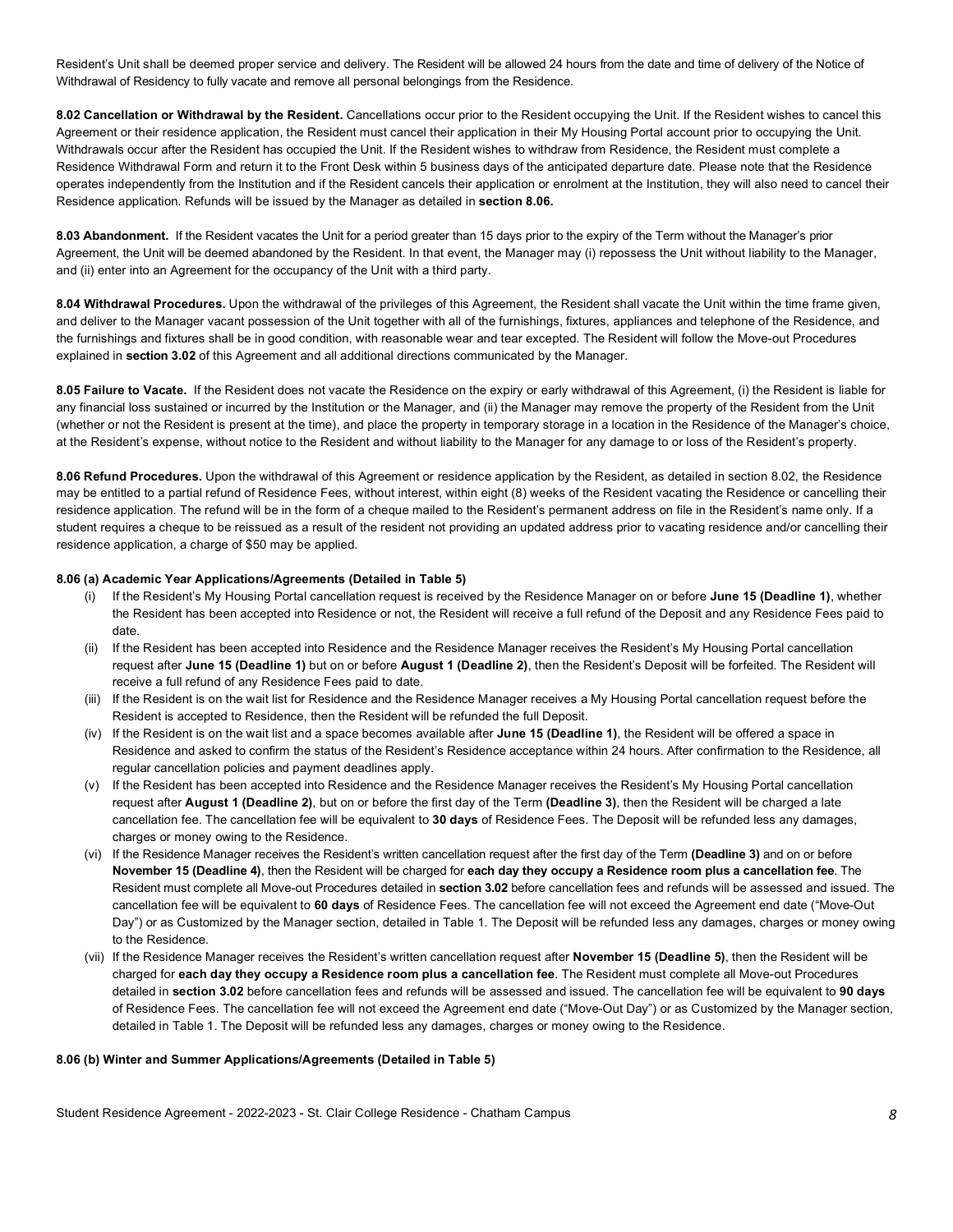- (i) If the Resident's My Housing Portal cancellation request is received by the Residence Manager on or before **Deadline 1**, whether the Resident has been accepted into Residence or not, the Resident will receive a full refund of the Resident's Deposit and any Residence Fees paid to date.
- (ii) If the Resident is on the wait list for Residence and the Residence Manager receives a My Housing Portal cancellation request before the Resident is accepted to Residence, then the Resident will be refunded the full Deposit.
- (iii) If the Resident is on the wait list and a space becomes available, the Resident will be offered a space in Residence and asked to confirm the status of the Resident's Residence acceptance within 24 hours. After confirmation to the Residence, all regular cancellation policies and payment deadlines apply.
- (iv) If the Resident has been accepted into Residence and the Residence Manager receives the Resident's My Housing Portal cancellation request after **Deadline 1**, but on or before the first day of the Term **(Deadline 2)**, then the Resident will be charged a late cancellation fee. The cancellation fee will be equivalent to **30 days** of Residence Fees. The cancellation fee will not exceed the Agreement end date ("Move-Out Day") or as Customized by the Manager section, detailed in Table 1. The Deposit will be refunded less any damages, charges or money owing to the Residence.
- (v) If the Resident has been accepted into Residence and the Residence Manager receives the Resident's written cancellation request after the The cancellation fee will be equivalent to **60 days** of Residence Fees. The cancellation fee will not exceed the Agreement end date ("Move-Out Day") or as Customized by the Manager section, detailed in Table 1. The Deposit will be refunded less any damages, charges or money owing to first day of the term **(Deadline 3)** then the Resident will be charged for **each day they occupy a Residence room plus a cancellation fee**. the Residence.

| <b>TABLE 5: Refunds, Cancellation Fees, and Deadlines</b><br>Late applicants will be subject to the same cancellation deadlines outlined below. The cancellation date is the date the student vacates the Residence. |             |                                                        |                                                                                                                                |                                                                                                                                   |                                                                                                                                      |                                                                                                                                      |
|----------------------------------------------------------------------------------------------------------------------------------------------------------------------------------------------------------------------|-------------|--------------------------------------------------------|--------------------------------------------------------------------------------------------------------------------------------|-----------------------------------------------------------------------------------------------------------------------------------|--------------------------------------------------------------------------------------------------------------------------------------|--------------------------------------------------------------------------------------------------------------------------------------|
| <b>Terms</b>                                                                                                                                                                                                         |             | Deadline 1                                             | Deadline 2                                                                                                                     | Deadline 3                                                                                                                        | Deadline 4                                                                                                                           | Deadline 5                                                                                                                           |
| <b>Summer Applications &amp;</b><br><b>Agreements</b>                                                                                                                                                                | <b>Date</b> | <b>After Application</b><br>On or before April 1       | After April 1<br>On or before Move-<br>In Day                                                                                  | After Move-In Day                                                                                                                 |                                                                                                                                      |                                                                                                                                      |
|                                                                                                                                                                                                                      | Fee         | Full refund of<br>Deposit and<br>Residence Fees.       | Deposit and<br><b>Residence Fees</b><br>refunded.<br><b>Cancellation Fee</b><br>equivalent to 30<br>days of Residence<br>Fees. | Charged for each day<br>they occupy a<br>Residence room plus<br>a cancellation fee<br>equivalent to 60 days<br>of Residence Fees. |                                                                                                                                      |                                                                                                                                      |
|                                                                                                                                                                                                                      |             |                                                        |                                                                                                                                |                                                                                                                                   |                                                                                                                                      |                                                                                                                                      |
| <b>Academic Year</b><br><b>Application &amp;</b><br><b>Agreements</b>                                                                                                                                                | <b>Date</b> | <b>After Application</b><br>On or before June<br>15    | After June 15<br>On or before<br>August 1                                                                                      | After August 1<br>On or before Move-In<br>Day                                                                                     | After Move-In Day<br>On or before<br>November 15                                                                                     | After November 15                                                                                                                    |
|                                                                                                                                                                                                                      | Fee         | Full refund of<br>Deposit and<br>Residence Fees.       | Forfeit Deposit.                                                                                                               | Deposit and Residence<br>Fees refunded.<br><b>Cancellation Fee</b><br>equivalent to 30 days<br>of Residence Fees.                 | Charged for each<br>day they occupy a<br>Residence room<br>plus a cancellation<br>fee equivalent to 60<br>days of Residence<br>Fees. | Charged for each<br>day they occupy a<br>Residence room<br>plus a cancellation<br>fee equivalent to 90<br>days of Residence<br>Fees. |
|                                                                                                                                                                                                                      |             |                                                        |                                                                                                                                |                                                                                                                                   |                                                                                                                                      |                                                                                                                                      |
| <b>Winter Applications &amp;</b><br><b>Agreements</b>                                                                                                                                                                | <b>Date</b> | <b>After Application</b><br>On or before<br>December 1 | After December 1<br>On or before Move-<br>In Day                                                                               | After Move-In Day                                                                                                                 |                                                                                                                                      |                                                                                                                                      |
|                                                                                                                                                                                                                      | Fee         | Full refund of<br>Deposit and<br>Residence Fees.       | Deposit and<br><b>Residence Fees</b><br>refunded.<br><b>Cancellation Fee</b>                                                   | Charged for each day<br>they occupy a<br>Residence Room<br>plus a cancellation                                                    |                                                                                                                                      |                                                                                                                                      |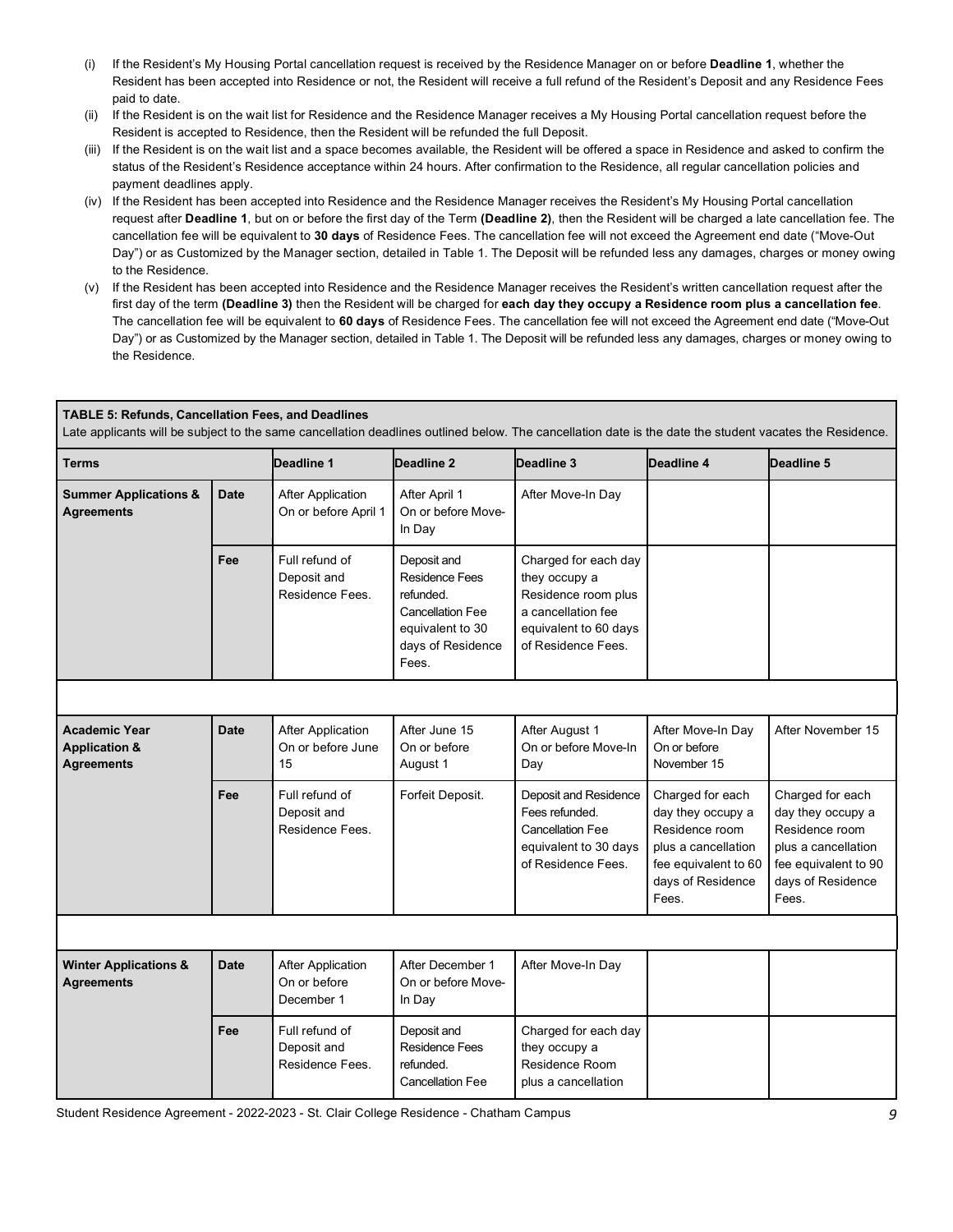|  | equivalent to 30<br>days of Residence<br>Fees. | fee equivalent to 60<br>days of Residence<br>Fees. |  |
|--|------------------------------------------------|----------------------------------------------------|--|
|  |                                                |                                                    |  |

#### **Note: this table does not apply to students on a waitlist for residence.**

 **8.07 Payment after Notice of Withdrawal.** The Manager's acceptance of any payment of arrears or of any other payment for the use or occupation of the Unit, after delivery of a notice terminating this Agreement to the Resident, does not operate as waiver of a notice of withdrawal, nor reinstatement of this Agreement.

 **8.08 Binding Effect.** Each reference in this Agreement to the Manager, the Institution, and the Resident includes their respective heirs, estate trustees, legal representatives, successors and assigns, as applicable.

#### **INSTRUCTIONS**

 The Student Resident must complete Section A and ensure that a guarantor completes Section B. This document is a legal contract. It cannot be marked or altered. Any such changes will render it void. Please fully complete this form using blue or black ink.

#### **A. THE STUDENT RESIDENT MUST FILL OUT THE FOLLOWING INFORMATION: (PERMANENT HOME ADDRESS)**

|                              |                                                                                                                           | Initial $\_\_$                                                                                                 |  |
|------------------------------|---------------------------------------------------------------------------------------------------------------------------|----------------------------------------------------------------------------------------------------------------|--|
|                              |                                                                                                                           |                                                                                                                |  |
|                              |                                                                                                                           |                                                                                                                |  |
|                              |                                                                                                                           |                                                                                                                |  |
|                              |                                                                                                                           |                                                                                                                |  |
|                              |                                                                                                                           | The resident acknowledges that they have read, understand and will comply with all sections of this Agreement. |  |
| <b>Signature of Resident</b> |                                                                                                                           | Date (DD/MM/YY) ____ / ___ / ____                                                                              |  |
|                              | B. THE GUARANTOR MUST FILL OUT THE FOLLOWING INFORMATION:                                                                 |                                                                                                                |  |
|                              |                                                                                                                           |                                                                                                                |  |
|                              |                                                                                                                           |                                                                                                                |  |
|                              |                                                                                                                           |                                                                                                                |  |
|                              | Phone Number ______- - ______- Company Phone Number ______- - _____- - _______-                                           |                                                                                                                |  |
|                              |                                                                                                                           |                                                                                                                |  |
| Signature of Guarantor       |                                                                                                                           | Date (DD/MM/YY) ____ / ___ / ___                                                                               |  |
| Signature of Witness         | <u> 1990 - Jan James James Jan James James James James James James James James James James James James James James Ja</u> | Date (DD/MM/YY) $\qquad$ / $\qquad$ /                                                                          |  |
|                              |                                                                                                                           |                                                                                                                |  |

**NOTE:** The witness cannot be the Resident or the Guarantor.

 By filling out the information above, and executing this Agreement, the Guarantor consents to the Manager making inquiries of the Guarantor's employer and of credit reporting agencies, as the Manager deems necessary, and also consents to the use of the information for the purpose of collecting any monies owed to the Manager under this Agreement upon its expiry.